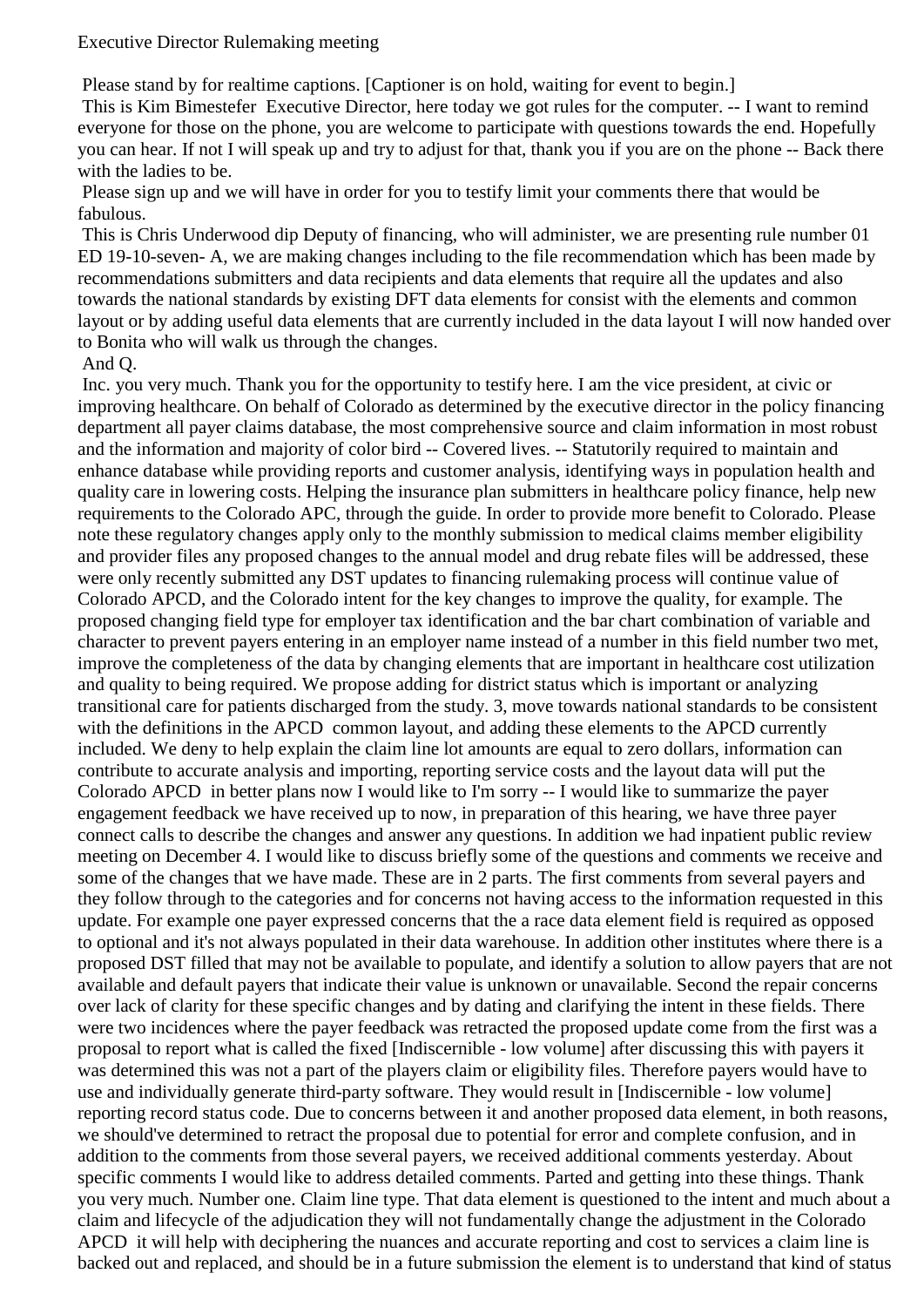or the backed out status for example. We do not anticipate this reporting on the element number two met, there is a request for the Spanish indicator in the data element is optional rather than required I will not discuss this because it was not added to the proposed changes to DSG they provide default options to use limited data or unavailable. For example. Race and Hispanic indicator will be conducted in healthcare, each of these data elements include an unknown as a valid value. And the value of adding this. And we have an option for the submitters to use the data if it's not available. Number three. A request to make Medicare beneficiary identifier pharmacy number, and tax ID and script number optional, rather than required, because they are not included in the data layout. Civic is discussing the ID only required for Medicare patients for CMS, implemented the use the new identifier, to create a new composite ID. Used to identify patients over time and across payers. Pharmacy number and pharmacy tax ID are made required to include the validity of generated pharmacy composite ID. Facilitate analysis of pharmacy dispensing practice. This number was proposed at the request of a pair in order to produce more accurate information. Two more points I would like to cut and cover as a result of yesterday. Being requested the consumers in the question, there is a concern the data may not be available in the claim line level, and gathering this information could result in anti-composition. For those with rebate, they will have rebate at the claim level because the payer originally discussed the data element, to the Colorado APCD Toles . The pay related is from the common data layout defined at the claim line level. This issued, it should be a non-issue. Concern was also expressed with the payment arranger type to collect the same information as we have an alternative payment model data. The payment arrangement types light. It is intended to capture information about the arrangement in which each payment was made such as ERG, percent of charges, or global payment. This information is important for analysis the payment for healthcare services for example. Payments for two different providers for different procedures may be different. Some are based on the global payment which includes the procedure and any postsurgical follow-up care. And other payments may not be based on such a global payment. It's important to know that. And what is included in that global payment. The values to this data element described to the alternative payment models comparing the data with the new type here. In the alternative payment model files that we received. There is overlap in the areas of performance in the areas in these two. The payment arrangement type data arrangement and elements is not a substitute for that submission. From the disclosure perspective, which is also a concern raised. These reporting's, would not violate anti-privacy laws or information gathered from these fields. The recommendation is to report this information and intended to validate and enhance APM and drug [Indiscernible], it could validate some of the information we are getting. Lastly the concern was raised about the purchasing alliance indicator and organization, because you are not consistent with the common layout, purchasing alliance has not been defined. To make this an optional field, you will work with individual payers representing alliance to identify these ED submissions. To conduct the analysis due to cost and quality of care, for these alliances. Identifying them is critical in reporting information back to them. What I'd like to do is summarize the changes at this stage. Hopefully this will be at a high enough level, this will take a little bit of time please bear with me. In this testimony I will summarize the changes that we are requesting executive director to approve, and focusing on the value of these elements to reporting capabilities of the Colorado agency. In interest of time I will not read each in full, but by value types and the value that it will bring to the agency proposed changes eligibility. We are suggesting that race and Hispanic indicators become a required field for health disparities in healthcare quality. We also request that adding a value gender of X to be consistent with the designated gender issues to be in common, and also request for medical claims and pharmacy claims. We are proposing that the market category codes be added and providing details about employment size and enhance employer in hell& Come this is consistent with the common data layout. And as a means to reporting, and the change of the data type, the introducer I discussed earlier. This was entered in, and submitting the employer ZIP Code. This is consistent with accommodating the layout. And also the nickname and clarity, avoiding names of individual policy members for individual plans. Then number five, the proposed rendition of the plan turn date, for the number of calculations, this is also on the data layout. In figure of the common data layout category codes mentioned above. We propose removing the group size data element. In the effective placement here. And making it required as opposed to the optional field as CMS has fully implemented this identifier. For Medicare patients. Also a proposal for the medical claims and for the pharmacy claims files. We also include indicator of whether a plan is Risa, to the non-Medicaid members, to enhance Medicaid analysis, and potentially under medical claims files. And lastly under eligibility submissions be proposed including a purchasing alliance organization indicator conducting cost and analysis such as peak health alliance, I discussed this previous as well. Now I will move to the medical claims filing proposed changes. In addition to those being requested in the eligibility files. Also in the medical claims files, we propose adding the data element for a cross reference identification letter. And in reversal this could improve the accuracy of the data and consistent with the layout. In applying adjustments to unoriginal claim. Number two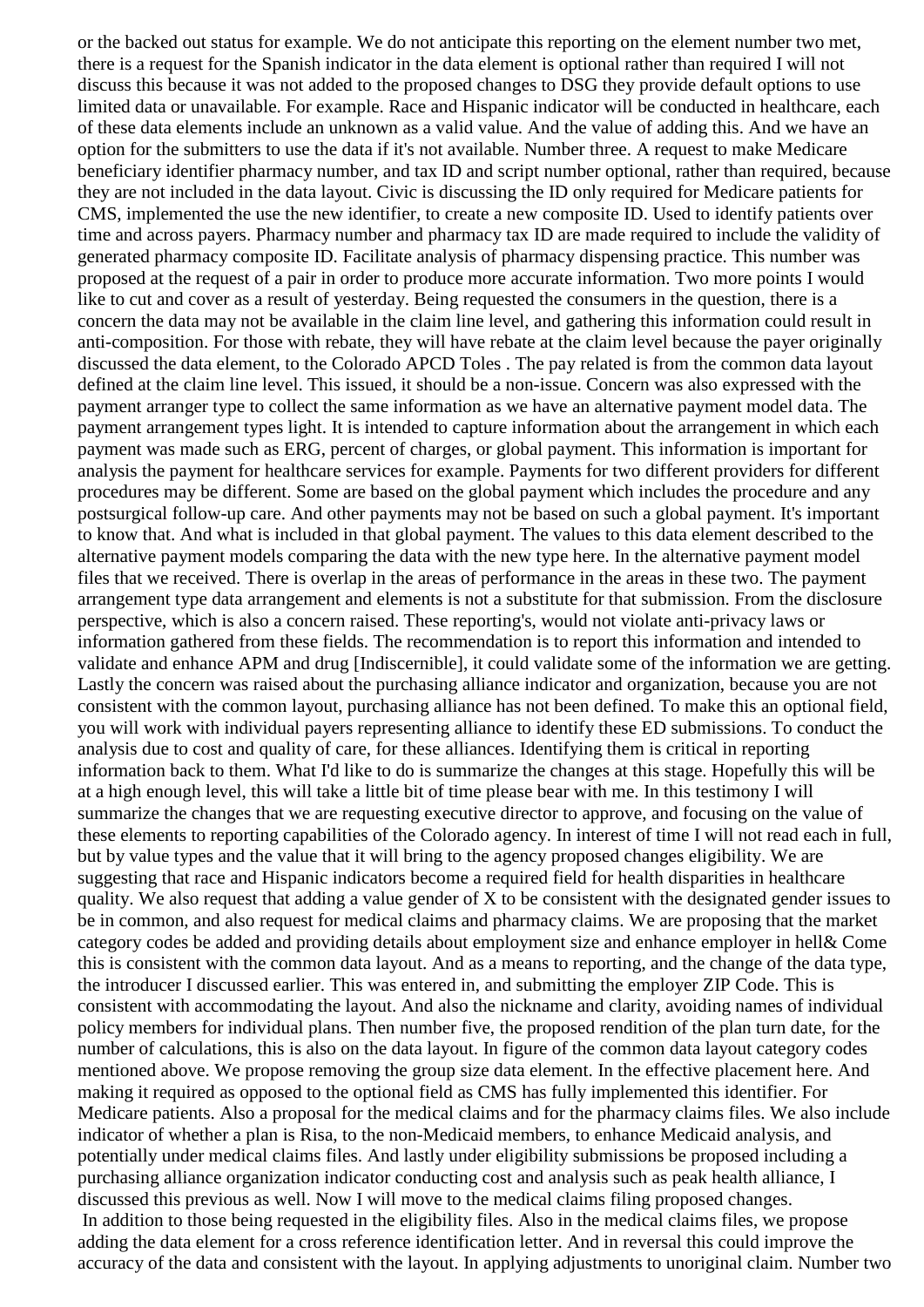Mac, fully admission source indicator to added to script, a description required, this data element will help identify where patient is admitted from, to support analysis of patient inpatient, such as a person dismiss the emergency or patient transferred to another hospital. We propose making a discharge status a required field, when they leave the setting, and remove this as a default option to better understand the transitions of care. Number 4. The amount due from a secondary carrier which is the benefits announce. Another proposal will help us to understand cost of care, when there is coordination benefits assisting in the accommodating layout. Within the pharmacy claims. Also propose adding a denied claim line indicator, this is number five Mac. This will help help in zero dollar amount, and assist in the analysis of cost [Indiscernible] . The addition of a claim line type which has replacement back out, and to help understand the status of the claim, and help report accurate services. This is a carbon dating layout, and accommodating the layout, in regarding this code, these data elements where there was concern. Again it is only used by us to be able to track and understand the relationship. And the lifecycle of the claim line. If it's backed outcome you can expect to replacement claim to look for that. We will note that is the end of the claim line. And it cycle. So these values. They are important to understanding what is happening to the claim line and properly recording it picks

Number seven. Adding a unit of measure data element is important. Such as anesthesiology services, which can be calm, and become problematic I can explain that in detail.

We had anesthesiologists, report the time we looked at time associated with the services, in some cases, I can ever remember how many minutes but others it was 15 minute increments, and we set up the data, and we didn't have a unit of measure field in order to figure that out. Number 8, lastly. Who would like to add a field for arrangement type which I discussed earlier. Fee-for-service DRP. This will help us to understand payments to providers that may be different from typical fee-for-service, and accommodating in the layout, this is important to note this is not a substitute for the annual payment model, the purpose and the requirements are different. -- However this information can help validate a small portion of that file. In case there are values for that in the payment arrangement type. Next I will discuss pharmacy claims and propose changes. Number one Mac, in addition to the information, being requested in the eligibility file, and claims file applied to the pharmacy claims file, we propose a pharmacy number be required to assist in generating a Colorado APCD ID. This is important for conducting analysis and dispensing. And adding an indicator to identify new prescriptions or refills and the number of refills which will enable the drug analysis. And this is consistent with the drug layout. And specialty drug indicator. Yes or no. This is proposed to the system analysis, and the cost of these drugs, to validate expenditures associated in the drug we get, in the rebate file, and it could be forced of a rebate at least one element. Now should the indications be compound drug indicator? In the required field. And adding them for the names and the ingredients, 4 compound drugs, this is what is consistent with today's layout. Remembering the portion in total doddle, the total amount. And the impact on pharmacy cost, the data MLM in addition to the data submission guide. In order to provide accurately the rebate. On both the member liability portion, and the planning portion of payments. Number six Mac. In addition to the proposed, indicating a former indicating yes or no, versus non-formulary drug impact. This is also consistent with the common data layout. Lastly, we are requesting a number for the Scripps number, for payments and as previously stated at the request of a pair, in addition to the medical claims, changes no, if we have one miscellaneous change. Which is to make grandfather status, as opposed to the required fields. In the majority of plans indicate this at no in the current. In closing. As the administrator of APCD, continuing to deliver inherent data and information to support positive changes in the Colorado health system, this is changes to the monthly eligibility and claims files will take us to the next level and helping stakeholders make informed decisions that lower costs but improve care. Thank you I would like to be answering any questions.

I will throw you some questions. We have been talking a little bit about the importance of accuracy and certain information. We have a what an enormous database and meaningful analysis is it your belief that the changes you request will improve the accuracy and the validity to report to the state and others? Yes.

Those objectives for these which deal with most popular requirements of Coloradans, which is affordability. It will help us more and be able to interpret identify areas of impact and for the affordability. We show the third barrier of clarity, going forward to the best that we can, in sure payers have self [Indiscernible], which is voluntary, and is insured and we are missing a significant amount of data, and the changes that you are making. It will make a easier for us to identify yes?

In the area that you said we can look at portability new and emerging areas, like prescription drugs, it's critical for us to get our arms around the fastest area to expand these changes will help us do a better job in getting our arms around, definitely. As we encourage employers to bond and work together, we are getting closer and the changes will help to assess.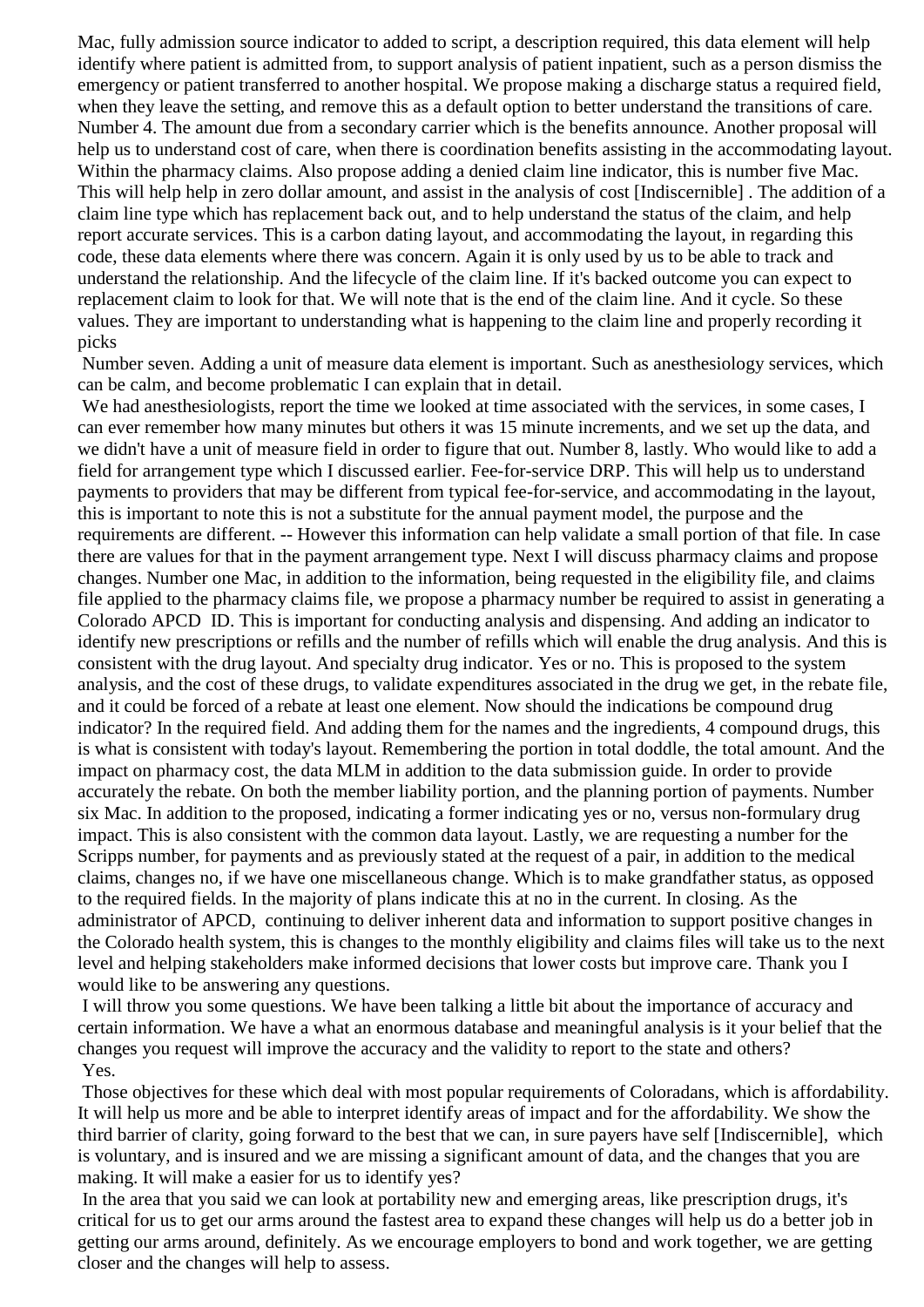In general it seems what you have done is to change to make those requirements that the state has asked you to, the affordability strategies and helping us to be a part of APCD. Given that. Thank you for the work that you've done. Now a couple of questions on who has had the last payer Executive Director which Ms. October of last year. We had a role to impact alternate pairs, just to compare and contrast in a way that laypeople can understand, the difference between what we are currently requesting on rebate to what you are adjusting. When I say that let me see that I'm more specific. We have a submission for June 2017, and then did that have rebates by script? Or was it more in the everyday aggregate?

The aggregate. The point of the cells, by contrast it is by script.

In his journal cross session came from the carrier? Or at least one carrier? Correct.

Is that apart, are they requesting that we send the request?

I don't know for sure. I understand they have feedback from payers and summarized it in either letter. So I would appreciate a written response that includes the words that you used verbally. I don't necessarily know that it's responded to that specific item. And what is confidential information. What is proprietary is a better word, what is. Prior Terry to the contracts and the carriers and the catchers, getting down, did I understand the prescription, then the impacting members that the prescription all level. And the request then, is it twofold to adjust that we need the prescription level, and the member versus employer and impact is tighter. I understand exactly why you didn't want it. I would be interested in the information and then we can track the impact of \$160 billion and as it impacts Colorado, how it can impact those payers, how the money is employer. And the utilization.

What you're trying to do. Make information, privacy, etc. Proprietary. Okay and that regard, because we just got this yesterday, you need a little time just on that right, unfortunately I'm not the best person to address it. There are some quick ones.

Why don't we hear additional testimony. We might invite you for further networks, -- They will stay at the table.

Sarah orange.

Good morning. Good morning Judge and members of the town I represent the top insurance plan representing health insurance industry. We submitted a letter yesterday in joint with the Colorado application for the health plan. I really appreciate the discussion thank you to the department and for the opportunity comment thank you, and quickly it's out of my area of understanding Kia there and the complexity, and thank you are answering any questions I have. Most I think we have here, highly technical. Highly technical comments were addressed. I really appreciate if we can, can we get to the letter, and what is responsive to the question and reiterate. I appreciate the optionally conditional indicator where people might not offer indication to the carrier, in respect to the Medicare payer, the script numbers, should we appreciate and move it towards the national standards? My understanding it's outside the standards and conversation is going on to include that, may be appropriate for those delayed until they are part of the national standard. I think it was a little bit outside of it gloomy. The other thing. -- Can I am going to interrupt you.

Can we take these one by one. Are the standard? The Medicare beneficiaries are moving to the standard. CMS is adopting it. Which is unusual for it to not be part of the standard. We have not engaged the counsel and the policy numbers in the tech IDs yet. These again are basic pieces of information that we can use to support the identification of the pharmacy throughout our database, and to do analysis of the dispensing. This is, fundamental to our analysis us. And the script number is offered by payer. They came to us to add it. They could accurately report.

Thank you.

Any questions?

Thank you. The next question in respect to the data amount come I think it would be helpful to have an understanding probably the crux of the concern, whether this is competitive, and will you disclose to the public and aggregated format, if this is specific that we seen at previous, how was it utilized in the public domain?

I will answer part two and I will turn it over to Anita. For the member decisions, there is a host of conversation going on. And we will hopefully.

That information we will release some of that on the description drug report, one of the areas we talk about in the report emphasize three-day utilization. Whether or not you push those three dates to check, or an option. For the sponsored care. And in the same way that Medicaid uses those three. And the cost that we play as a state, we often don't use it as co-pay. And it could be an influence rebate. And includes the intent of the design. And the brand, and the preferred brand in those who have worked here. And to have not actually encouraged members to miss line, and misaligned these and wave the co-pays for the members so actually we can take a high cost and we are tracking around the pick from the industry on affordability especially